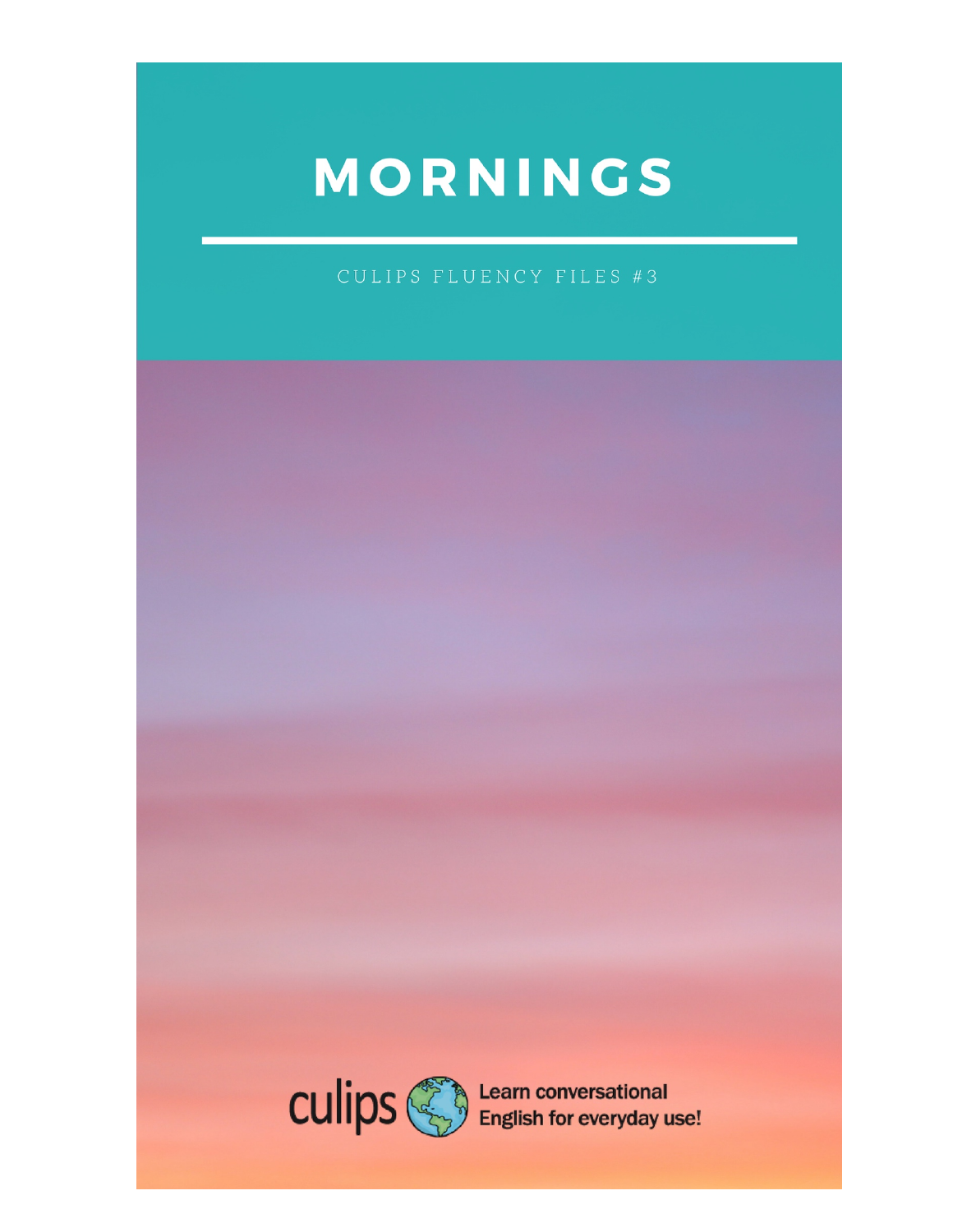## **Fill in the blanks listening practice**

Andrew:

Today I'm going to talk about mornings, the morning time. Lately I've gotten back into the of waking up early and even though this is really hard for me to do, it's something that I enjoy. I really like the morning time, compared to the night time. I find that I'm more **Example 2** in the mornings, I  $\blacksquare$  in the mornings.

At night, it's super easy for me to get distracted and just waste a call of time, surfing the internet or watching YouTube videos. This doesn't really happen; this doesn't really happen in the mornings so I love the mornings for that.

I enjoy the peace and **Fig. 2.1** of the morning, the quiet. And I find that if I wanna study or want to work, the morning is the best time for me to do that. So, I usually try to get to bed around 10:30, and more \_\_\_\_\_\_\_\_\_\_\_\_, I end up falling asleep around 11:30. And then I get up somewhere between 5:30 and 6. And this gives me a couple hours in the morning to have some \_\_\_\_\_\_\_\_\_\_\_\_\_\_\_ time.

But, one thing that I notice is that I'm still almost always late for work everyday. Despite the fact that I have two or three hours to get ready and go to work, I am still in the morning and I still \_\_\_\_\_\_\_\_\_\_\_\_\_\_\_\_ almost everyday. So this is something that I still need to work on is \_\_\_\_\_\_\_\_\_\_\_\_\_ \_\_\_\_\_\_\_\_\_\_\_\_\_ in the morning. I just get so into working or so into studying that I'm almost late everyday for work. So yeah this is a problem, I'm gonna have to work on it.

But what about you? Are you a morning person? Do you enjoy the mornings? What's your time management like in the morning? Send me an email, let me know andrew@culips.com. That's it for today, bye.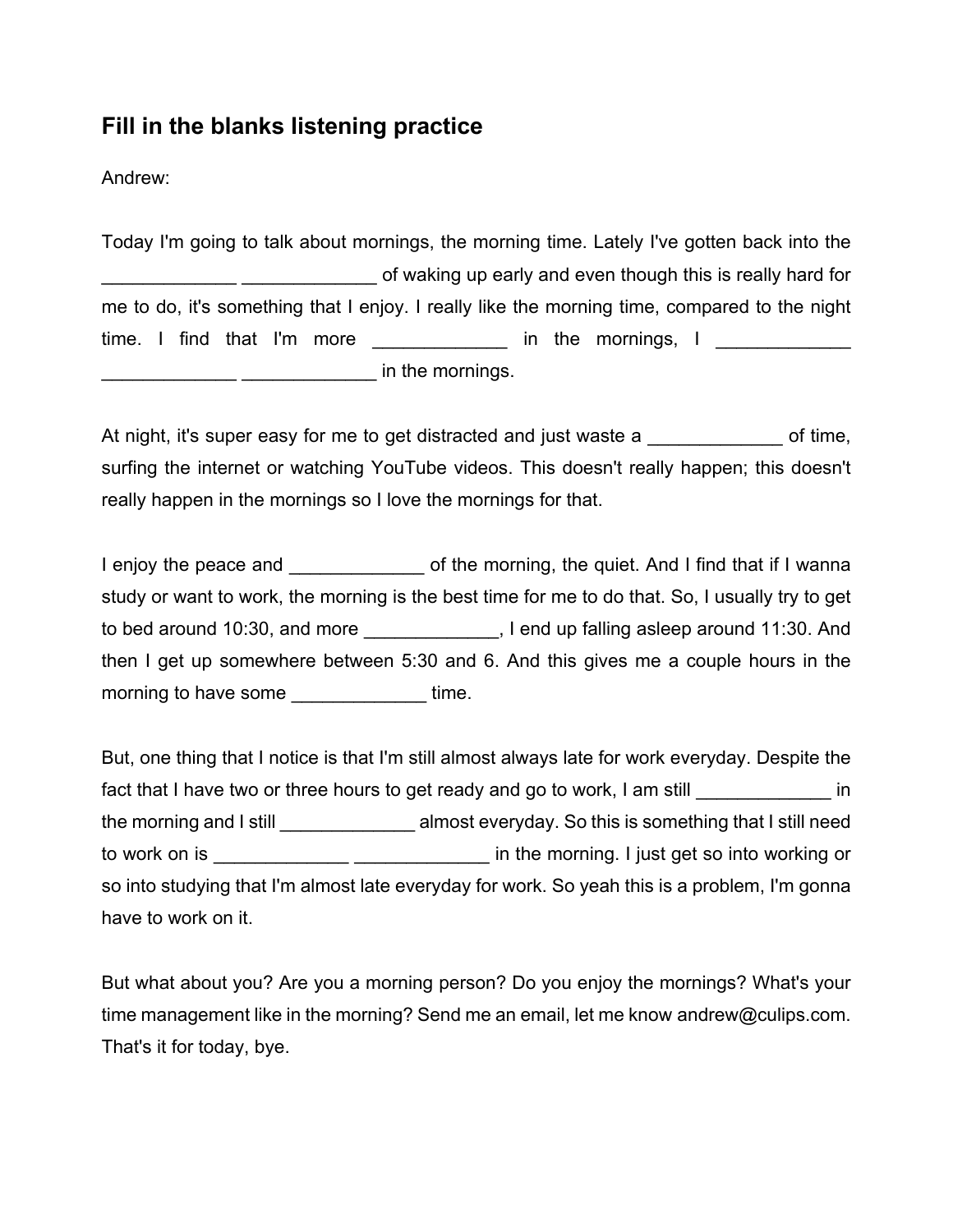## **Transcript**

Andrew:

Today I'm going to talk about mornings, the morning time. Lately I've gotten back into the good habit of waking up early and even though this is really hard for me to do, it's something that I enjoy. I really like the morning time, compared to the night time. I find that I'm more productive in the mornings, I waste less time in the mornings.

At night, it's super easy for me to get distracted and just waste a bunch of time, surfing the internet or watching YouTube videos. This doesn't really happen; this doesn't really happen in the mornings so I love the mornings for that.

I enjoy the peace and calm of the morning, the quiet. And I find that if I wanna study or want to work, the morning is the best time for me to do that. So, I usually try to get to bed around 10:30, and more realistically, I end up falling asleep around 11:30. And then I get up somewhere between 5:30 and 6. And this gives me a couple hours in the morning to have some productive time.

But, one thing that I notice is that I'm still almost always late for work everyday. Despite the fact that I have two or three hours to get ready and go to work, I am still flustered in the morning and I still rush almost everyday. So this is something that I still need to work on is time management in the morning. I just get so into working or so into studying that I'm almost late everyday for work. So yeah this is a problem, I'm gonna have to work on it.

But what about you? Are you a morning person? Do you enjoy the mornings? What's your time management like in the morning? Send me an email, let me know andrew@culips.com. That's it for today, bye.